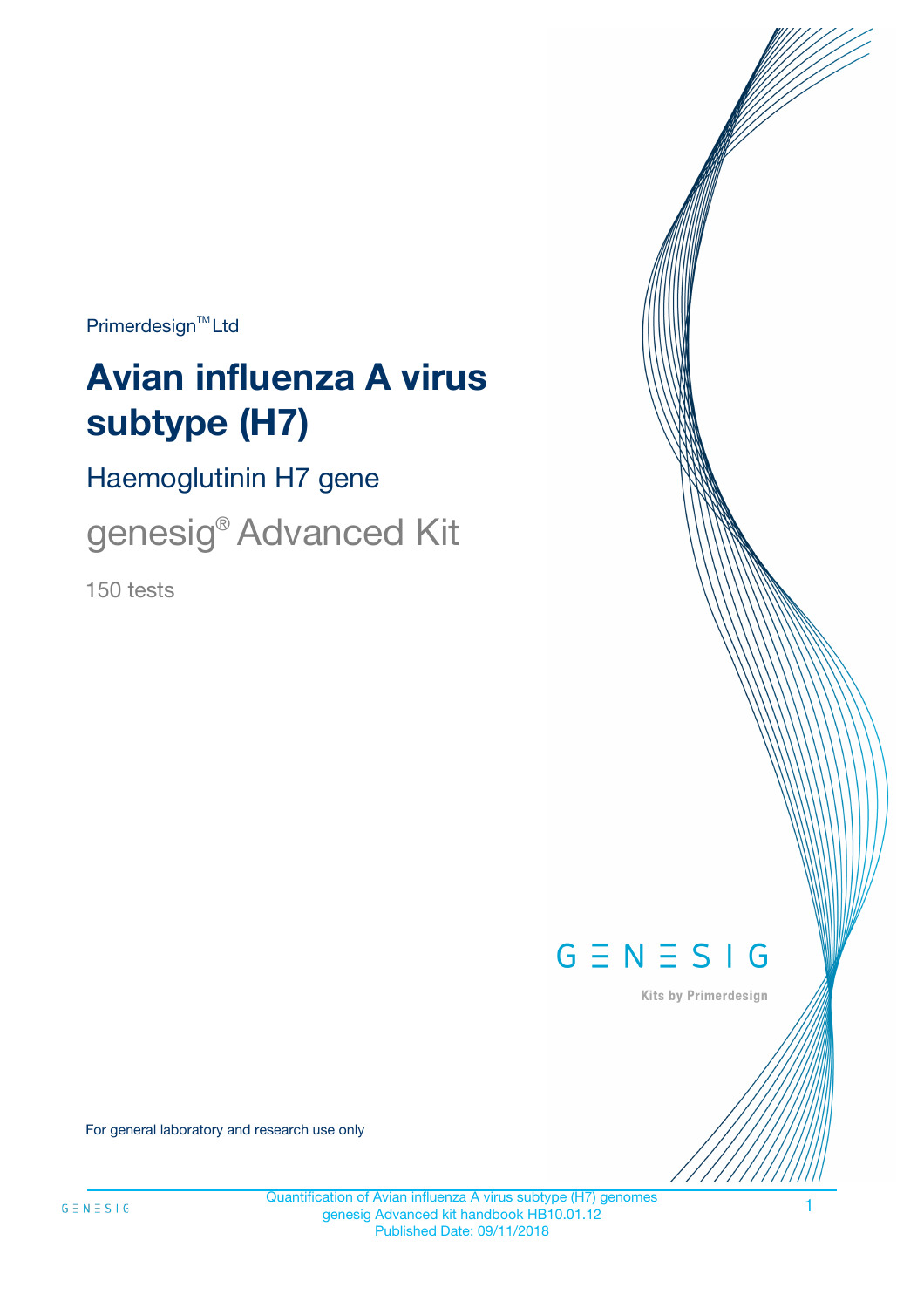### Introduction to Avian influenza A virus subtype (H7)

Influenza, commonly known as the flu, is an infectious disease of birds and mammals caused by an RNA virus of the family Orthomyxoviridae (the influenza viruses). In people, common symptoms of influenza are fever, sore throat, muscle pains, severe headache, coughing, and weakness and fatigue. In more serious cases, influenza causes pneumonia, which can be fatal, particularly in young children and the elderly. Although the common cold is sometimes confused with influenza, it is a much less severe disease and caused by a different virus. Similarly, gastroenteritis is sometimes called "stomach flu" or "24-hour flu", but is unrelated to influenza.

Typically, influenza is transmitted from infected mammals through the air by coughs or sneezes creating aerosols containing the virus, and from infected birds through their droppings.

Influenza can also be transmitted by saliva, nasal secretions, feces and blood. Infections either occur through direct contact with these bodily fluids, or by contact with contaminated surfaces. Flu viruses can remain infectious for over 30 days at 0°C (32°F) and about one week at human body temperature, although they are rapidly inactivated by disinfectants and detergents.

Flu spreads around the world in seasonal epidemics, killing millions of people in pandemic years and hundreds of thousands in non-pandemic years. Three influenza pandemics occurred in the 20th century—each following a major genetic change in the virus—and killed tens of millions of people. Often, these pandemics result from the spread of a flu virus between animal species.

Influenza virus A includes only one species: Influenza A virus which causes influenza in birds and some mammals. Strains of all subtypes of influenza A virus have been isolated from wild birds, although disease is uncommon. Some isolates of influenza A virus cause severe disease both in domestic poultry and, rarely, in humans. Occasionally viruses are transmitted from wild aquatic birds to domestic poultry and this may cause an outbreak or give rise to human influenza pandemics.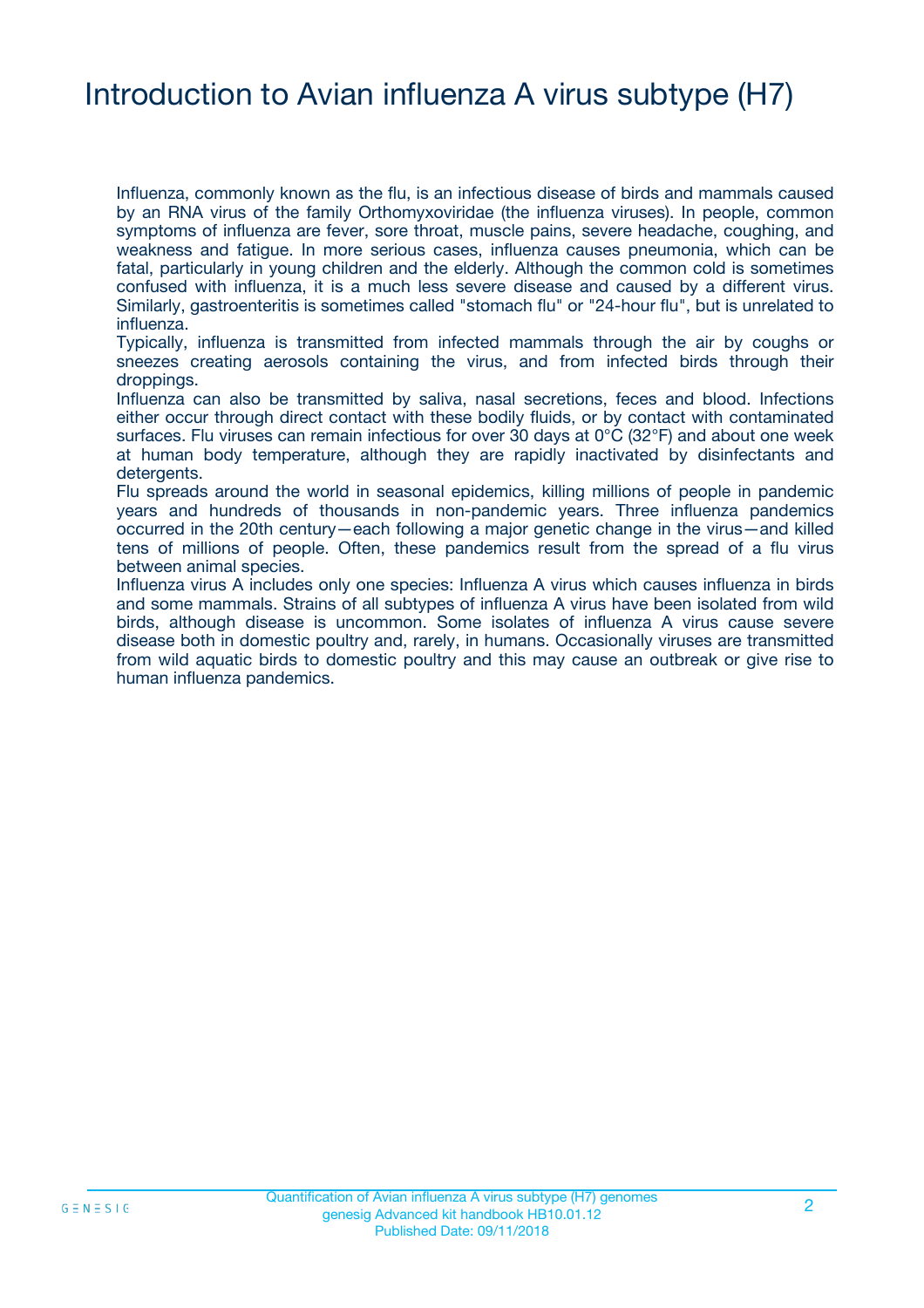# **Specificity**

The Primerdesign genesig Kit for Avian influenza A virus subtype (H7) (H7) genomes is designed for the in vitro quantification of H7 genomes. The kit is designed to have a broad detection profile. Specifically, the primers represent 100% homology with over 95% of the NCBI database reference sequences available at the time of design.

The dynamics of genetic variation means that new sequence information may become available after the initial design. Primerdesign periodically reviews the detection profiles of our kits and when required releases new versions.

The primers have very high homology with all reference sequences submitted since 2000 and therefore have the very broadest detection profile. These primers will also detect most historical sequences for this subtype. However, due to the inherent instability of RNA viral genomes, it is not possible guarantee quantification of all clinical isolates.

If you require further information, or have a specific question about the detection profile of this kit then please send an e.mail to enquiry@primerdesign.co.uk and our bioinformatics team will answer your question.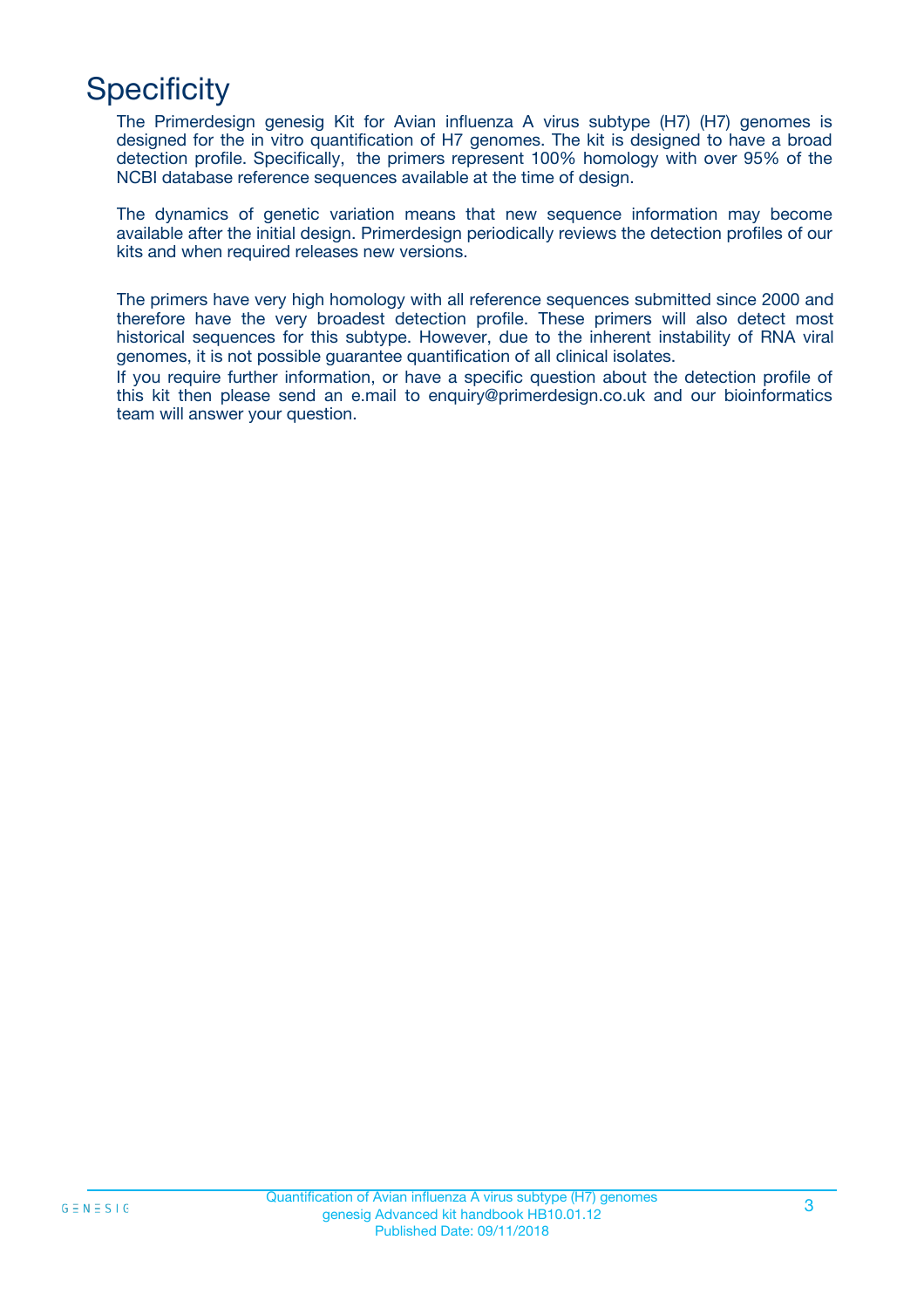### **Kit contents**

- **H7 specific primer/probe mix (150 reactions BROWN) FAM labelled**
- **H7 positive control template (for Standard curve RED)**
- **Internal extraction control primer/probe mix (150 reactions BROWN) VIC labelled as standard**
- **Internal extraction control RNA (150 reactions BLUE)**
- **Endogenous control primer/probe mix (150 reactions BROWN) FAM labelled**
- **RNase/DNase free water (WHITE) for resuspension of primer/probe mixes**
- **Template preparation buffer (YELLOW) for resuspension of internal control template, positive control template and standard curve preparation**

### **Reagents and equipment to be supplied by the user**

#### **Real-time PCR Instrument**

#### **Extraction kit**

This kit is recommended for use with genesig Easy DNA/RNA Extraction kit. However, it is designed to work well with all processes that yield high quality RNA and DNA with minimal PCR inhibitors.

#### **oasigTM lyophilised OneStep or Precision**®**PLUS OneStep 2X RT-qPCR Master Mix** Contains complete OneStep RT-qPCR master mix

**Pipettors and Tips**

**Vortex and centrifuge**

**Thin walled 1.5 ml PCR reaction tubes**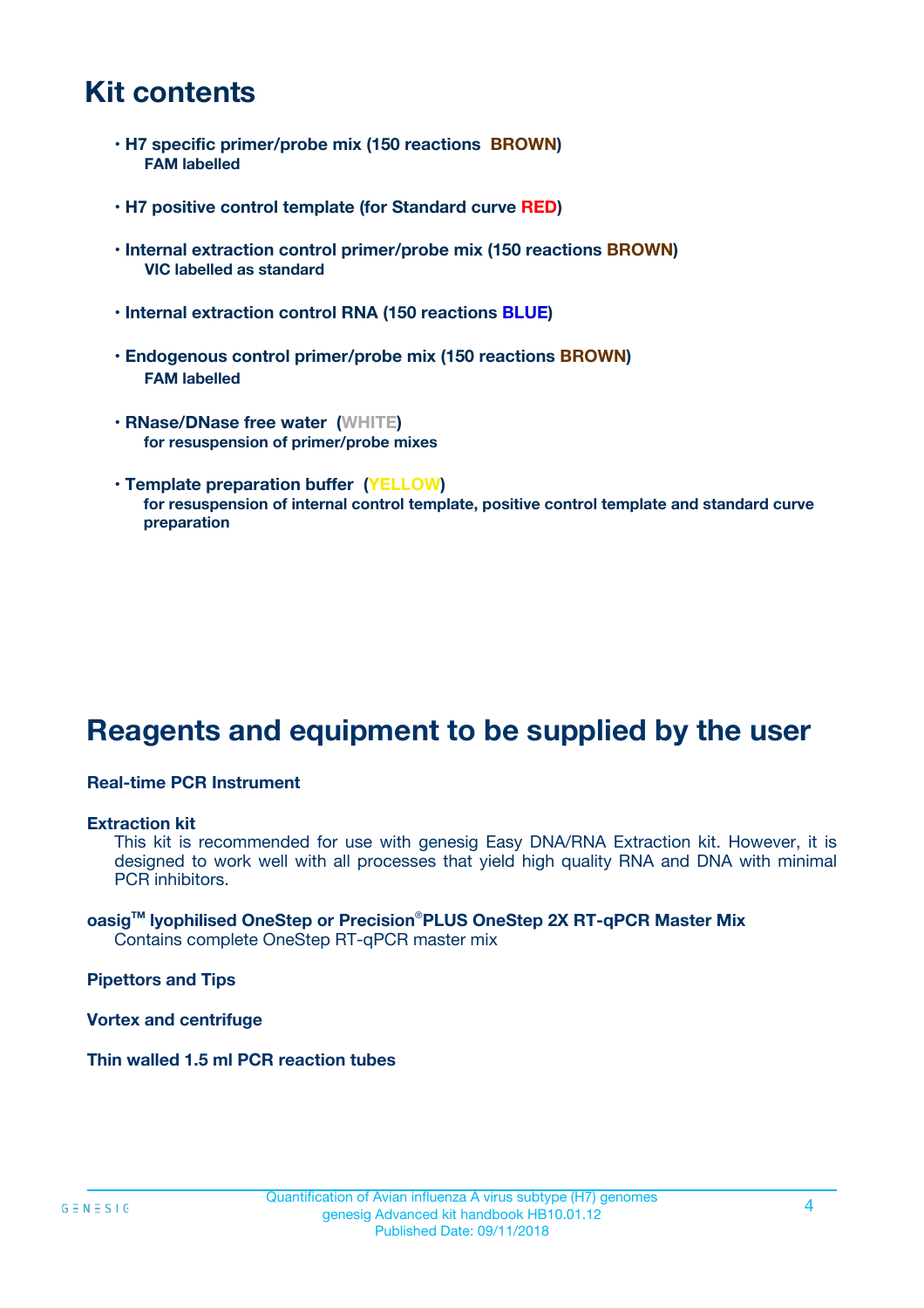### Kit storage and stability

This kit is stable at room temperature but should be stored at -20ºC on arrival. Once the lyophilised components have been resuspended they should not be exposed to temperatures above -20°C for longer than 30 minutes at a time and unnecessary repeated freeze/thawing should be avoided. The kit is stable for six months from the date of resuspension under these circumstances.

If a standard curve dilution series is prepared this can be stored frozen for an extended period. If you see any degradation in this serial dilution a fresh standard curve can be prepared from the positive control.

Primerdesign does not recommend using the kit after the expiry date stated on the pack.

### Suitable sample material

All kinds of sample material suited for PCR amplification can be used. Please ensure the samples are suitable in terms of purity, concentration, and RNA/DNA integrity (An internal PCR control is supplied to test for non specific PCR inhibitors). Always run at least one negative control with the samples. To prepare a negative-control, replace the template RNA sample with RNase/DNase free water.

### Dynamic range of test

Under optimal PCR conditions genesig H7 detection kits have very high priming efficiencies of >95% and can detect less than 100 copies of target template.

### Notices and disclaimers

This product is developed, designed and sold for research purposes only. It is not intended for human diagnostic or drug purposes or to be administered to humans unless clearly expressed for that purpose by the Food and Drug Administration in the USA or the appropriate regulatory authorities in the country of use. During the warranty period Primerdesign genesig detection kits allow precise and reproducible data recovery combined with excellent sensitivity. For data obtained by violation to the general GLP guidelines and the manufacturer's recommendations the right to claim under guarantee is expired. PCR is a proprietary technology covered by several US and foreign patents. These patents are owned by Roche Molecular Systems Inc. and have been sub-licensed by PE Corporation in certain fields. Depending on your specific application you may need a license from Roche or PE to practice PCR. Additional information on purchasing licenses to practice the PCR process may be obtained by contacting the Director of Licensing at Roche Molecular Systems, 1145 Atlantic Avenue, Alameda, CA 94501 or Applied Biosystems business group of the Applera Corporation, 850 Lincoln Centre Drive, Foster City, CA 94404. In addition, the 5' nuclease assay and other homogeneous amplification methods used in connection with the PCR process may be covered by U.S. Patents 5,210,015 and 5,487,972, owned by Roche Molecular Systems, Inc, and by U.S. Patent 5,538,848, owned by The Perkin-Elmer Corporation.

### Trademarks

Primerdesign™ is a trademark of Primerdesign Ltd.

genesig® is a registered trademark of Primerdesign Ltd.

The PCR process is covered by US Patents 4,683,195, and 4,683,202 and foreign equivalents owned by Hoffmann-La Roche AG. BI, ABI PRISM® GeneAmp® and MicroAmp® are registered trademarks of the Applera Genomics (Applied Biosystems Corporation). BIOMEK® is a registered trademark of Beckman Instruments, Inc.; iCycler™ is a registered trademark of Bio-Rad Laboratories, Rotor-Gene is a trademark of Corbett Research. LightCycler™ is a registered trademark of the Idaho Technology Inc. GeneAmp®, TaqMan® and AmpliTaqGold® are registered trademarks of Roche Molecular Systems, Inc., The purchase of the Primerdesign ™ reagents cannot be construed as an authorization or implicit license to practice PCR under any patents held by Hoffmann-LaRoche Inc.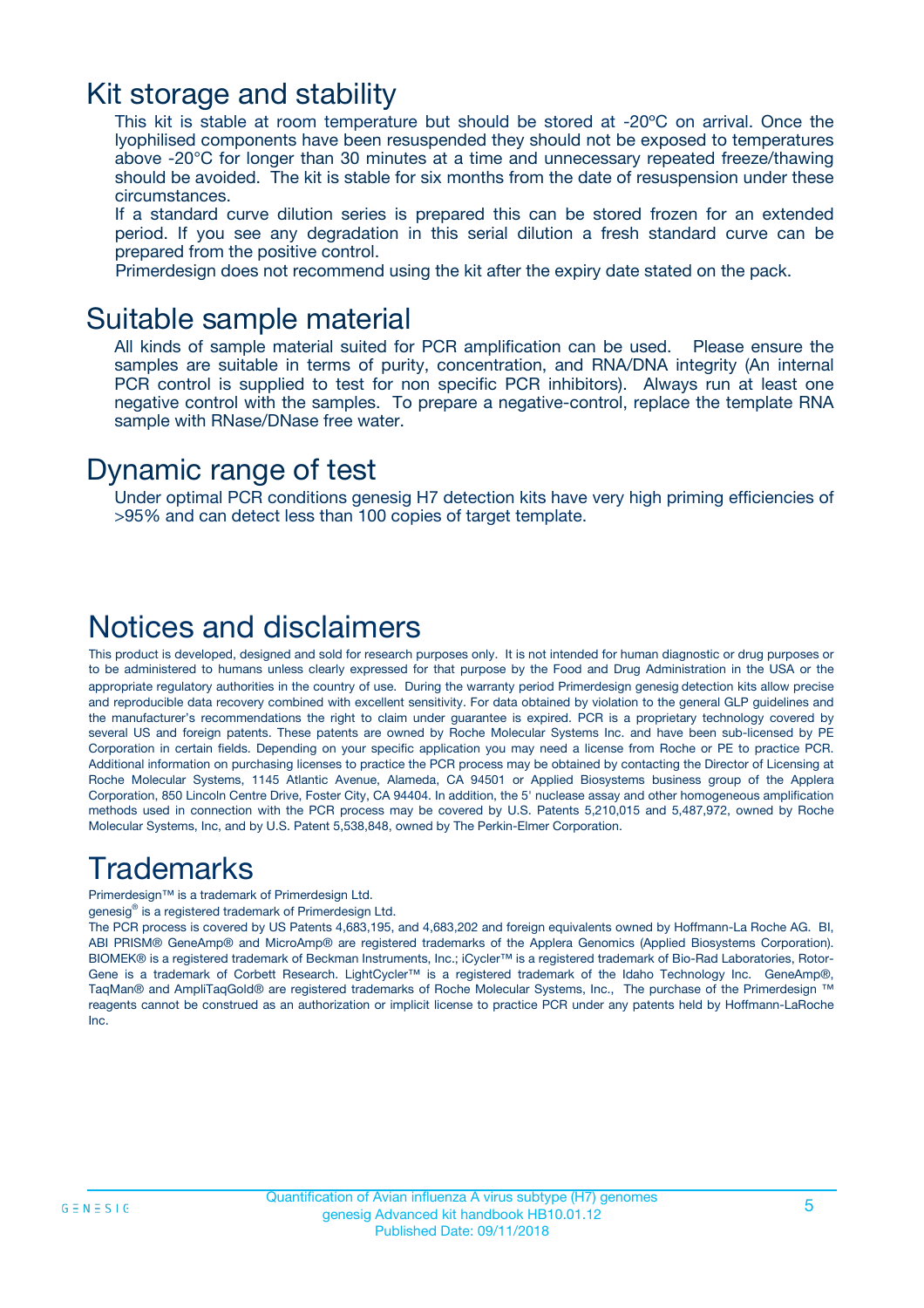### **Principles of the test**

#### **Real-time PCR**

A H7 specific primer and probe mix is provided and this can be detected through the FAM channel.

The primer and probe mix provided exploits the so-called TaqMan® principle. During PCR amplification, forward and reverse primers hybridize to the H7 cDNA. A fluorogenic probe is included in the same reaction mixture which consists of a DNA probe labeled with a 5`-dye and a 3`-quencher. During PCR amplification, the probe is cleaved and the reporter dye and quencher are separated. The resulting increase in fluorescence can be detected on a range of qPCR platforms.

#### **Positive control**

For copy number determination and as a positive control for the PCR set up, the kit contains a positive control template.

This can be used to generate a standard curve of H7 copy number / Cq value. Alternatively the positive control can be used at a single dilution where full quantitative analysis of the samples is not required. Each time the kit is used, at least one positive control reaction must be included in the run. A positive result indicates that the primers and probes for detecting the target H7 gene worked properly in that particular experimental scenario. If a negative result is obtained the test results are invalid and must be repeated. Care should be taken to ensure that the positive control does not contaminate any other kit component which would lead to false-positive results. This can be achieved by handling this component in a Post PCR environment. Care should also be taken to avoid cross-contamination of other samples when adding the positive control to the run. This can be avoided by sealing all other samples and negative controls before pipetting the positive control into the positive control well.

#### **Negative control**

To validate any positive findings a negative control reaction should be included every time the kit is used. For this reaction the RNase/DNase free water should be used instead of template. A negative result indicates that the reagents have not become contaminated while setting up the run.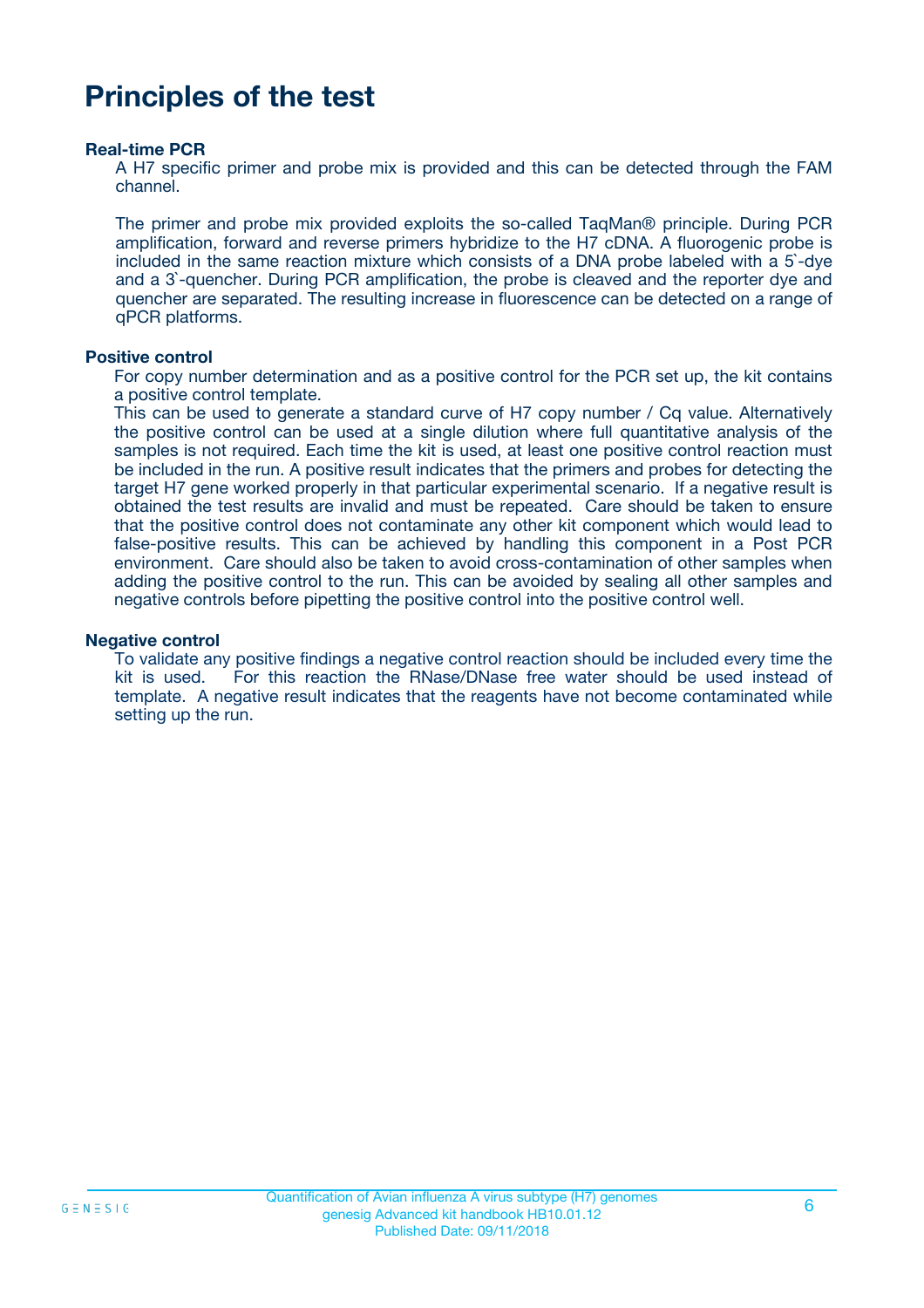#### **Internal RNA extraction control**

When performing RNA extraction, it is often advantageous to have an exogenous source of RNA template that is spiked into the lysis buffer. This control RNA is then co-purified with the sample RNA and can be detected as a positive control for the extraction process. Successful co-purification and qPCR for the control RNA also indicates that PCR inhibitors are not present at a high concentration.

A separate qPCR primer/probe mix are supplied with this kit to detect the exogenous RNA using qPCR. The PCR primers are present at PCR limiting concentrations which allows multiplexing with the target sequence primers. Amplification of the control cDNA does not interfere with detection of the H7 target cDNA even when present at low copy number. The Internal control is detected through the VIC channel and gives a Cq value of 28+/-3 depending on the level of sample dilution.

#### **Endogenous control**

To confirm extraction of a valid biological template, a primer and probe mix is included to detect an endogenous gene. Detection of the endogenous control is through the FAM channel and it is NOT therefore possible to perform a multiplex with the H7 primers. A poor endogenous control signal may indicate that the sample did not contain sufficient biological material.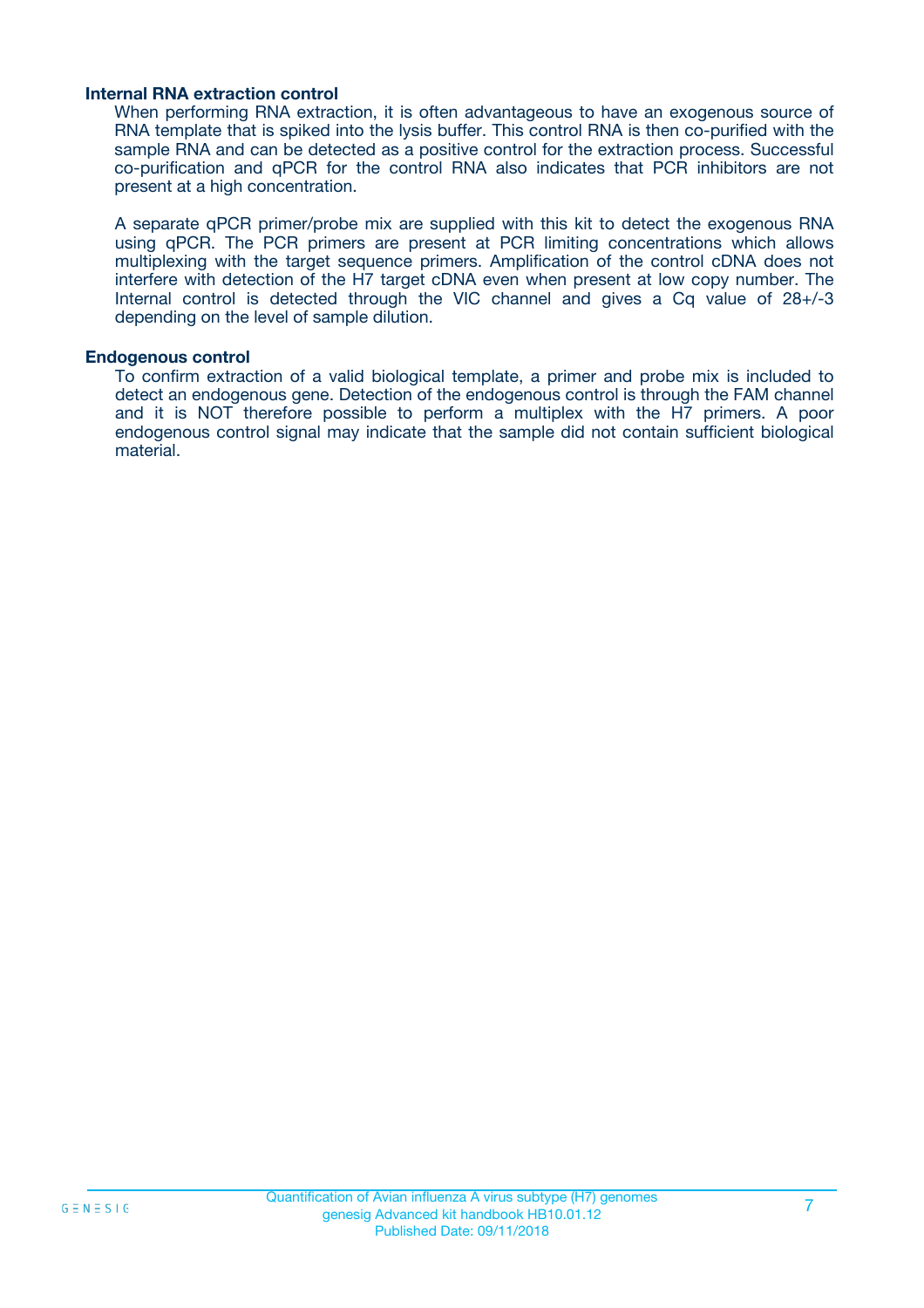### Resuspension protocol

To minimize the risk of contamination with foreign DNA, we recommend that all pipetting be performed in a PCR clean environment. Ideally this would be a designated PCR lab or PCR cabinet. Filter tips are recommended for all pipetting steps.

- **1. Pulse-spin each tube in a centrifuge before opening.** This will ensure lyophilised primer and probe mix is in the base of the tube and is not spilt upon opening the tube.
- **2. Resuspend the primer/probe mixes in the RNase/DNase free water supplied, according to the table below:**

To ensure complete resuspension, vortex each tube thoroughly.

| Component - resuspend in water                       |          |  |
|------------------------------------------------------|----------|--|
| <b>Pre-PCR pack</b>                                  |          |  |
| H7 primer/probe mix (BROWN)                          | $165$ µl |  |
| Internal extraction control primer/probe mix (BROWN) | $165$ µl |  |
| Endogenous control primer/probe mix (BROWN)          | 165 µl   |  |

**3. Resuspend the internal control template and positive control template in the template preparation buffer supplied, according to the table below:** To ensure complete resuspension, vortex each tube thoroughly.

| Component - resuspend in template preparation buffer |             |  |  |
|------------------------------------------------------|-------------|--|--|
| <b>Pre-PCR heat-sealed foil</b>                      |             |  |  |
| Internal extraction control RNA (BLUE)               |             |  |  |
| <b>Post-PCR heat-sealed foil</b>                     |             |  |  |
| H7 Positive Control Template (RED) *                 | $500$ $\mu$ |  |  |

\* This component contains high copy number template and is a VERY significant contamination risk. It must be opened and handled in a separate laboratory environment, away from the other components.

### RNA extraction

The internal extraction control RNA can be added either to the RNA lysis/extraction buffer or to the RNA sample once it has been resuspended in lysis buffer.

#### **DO NOT add the internal extraction control RNA directly to the unprocessed biological sample as this will lead to degradation and a loss in signal.**

- **1. Add 4µ**l **of the Internal extraction control RNA (BLUE) to each sample in RNA lysis/extraction buffer per sample.**
- **2. Complete RNA extraction according to the manufacturer's protocols.**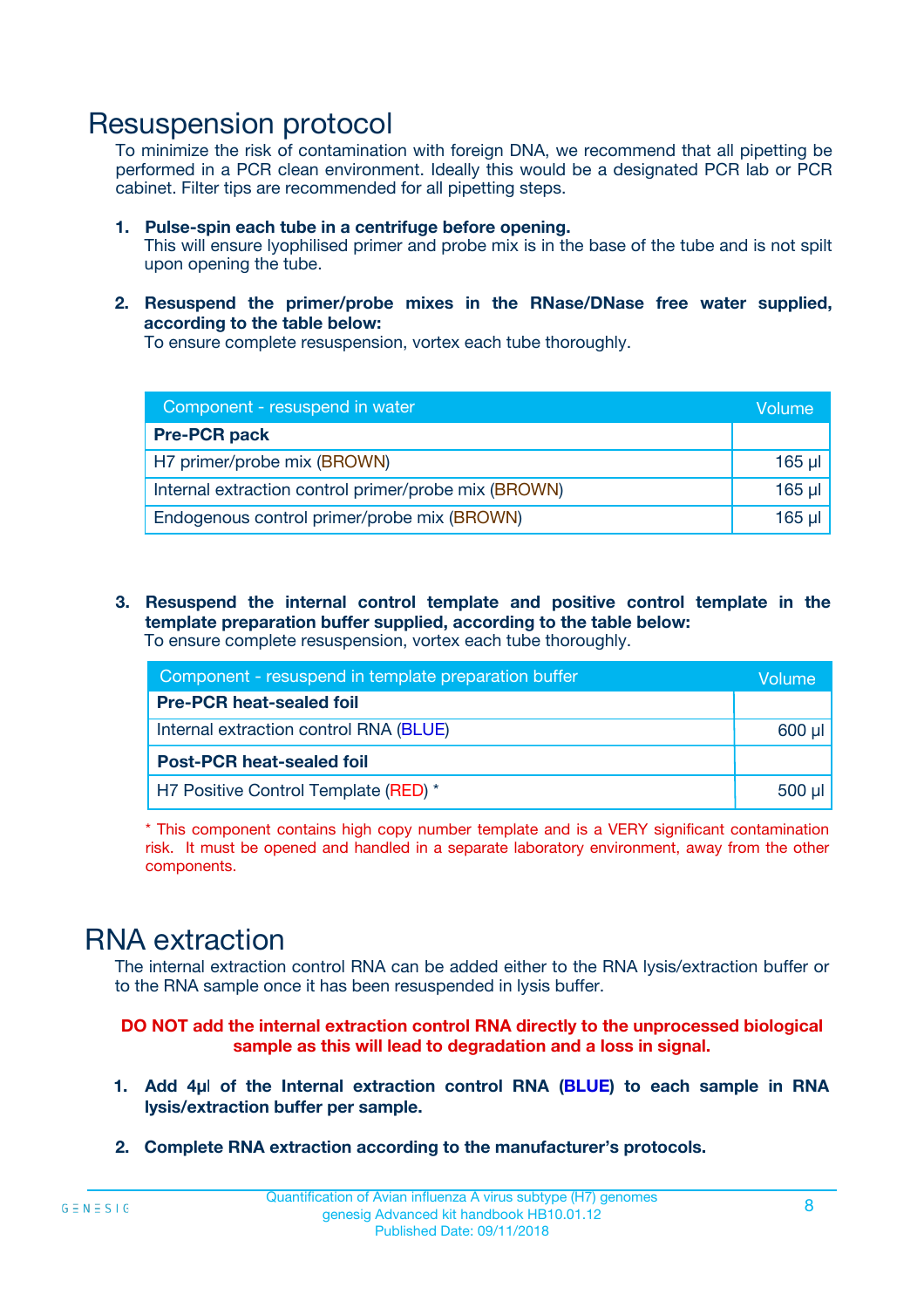# OneStep RT-qPCR detection protocol

#### **For optimum performance and sensitivity.**

All pipetting steps and experimental plate set up should be performed on ice. After the plate is poured proceed immediately to the OneStep amplification protocol. Prolonged incubation of reaction mixes at room temperature can lead to PCR artifacts that reduce the sensitivity of detection.

#### **1. For each RNA sample prepare a reaction mix according to the table below: Include sufficient reactions for positive and negative controls.**

| Component                                                    | <b>Volume</b> |
|--------------------------------------------------------------|---------------|
| oasig OneStep or PrecisionPLUS OneStep 2X RT-qPCR Master Mix | $10 \mu$      |
| H7 primer/probe mix (BROWN)                                  | 1 µI          |
| Internal extraction control primer/probe mix (BROWN)         | 1 µI          |
| <b>RNase/DNase free water (WHITE)</b>                        | $3 \mu$       |
| <b>Final Volume</b>                                          | 15 µl         |

**2. For each RNA sample prepare an endogenous control reaction according to the table below (optional):**

This control reaction will provide crucial information regarding the quality of the biological sample.

| Component                                                    | Volume   |
|--------------------------------------------------------------|----------|
| oasig OneStep or PrecisionPLUS OneStep 2X RT-qPCR Master Mix | 10 $\mu$ |
| Endogenous control primer/probe mix (BROWN)                  | 1 ul     |
| <b>RNase/DNase free water (WHITE)</b>                        | $4 \mu$  |
| <b>Final Volume</b>                                          | 15 µl    |

- **3. Pipette 15µl of these mixes into each well according to your qPCR experimental plate set up.**
- **4. Pipette 5µl of RNA template into each well, according to your experimental plate set up.**

For negative control wells use 5µl of RNase/DNase free water. The final volume in each well is 20µl.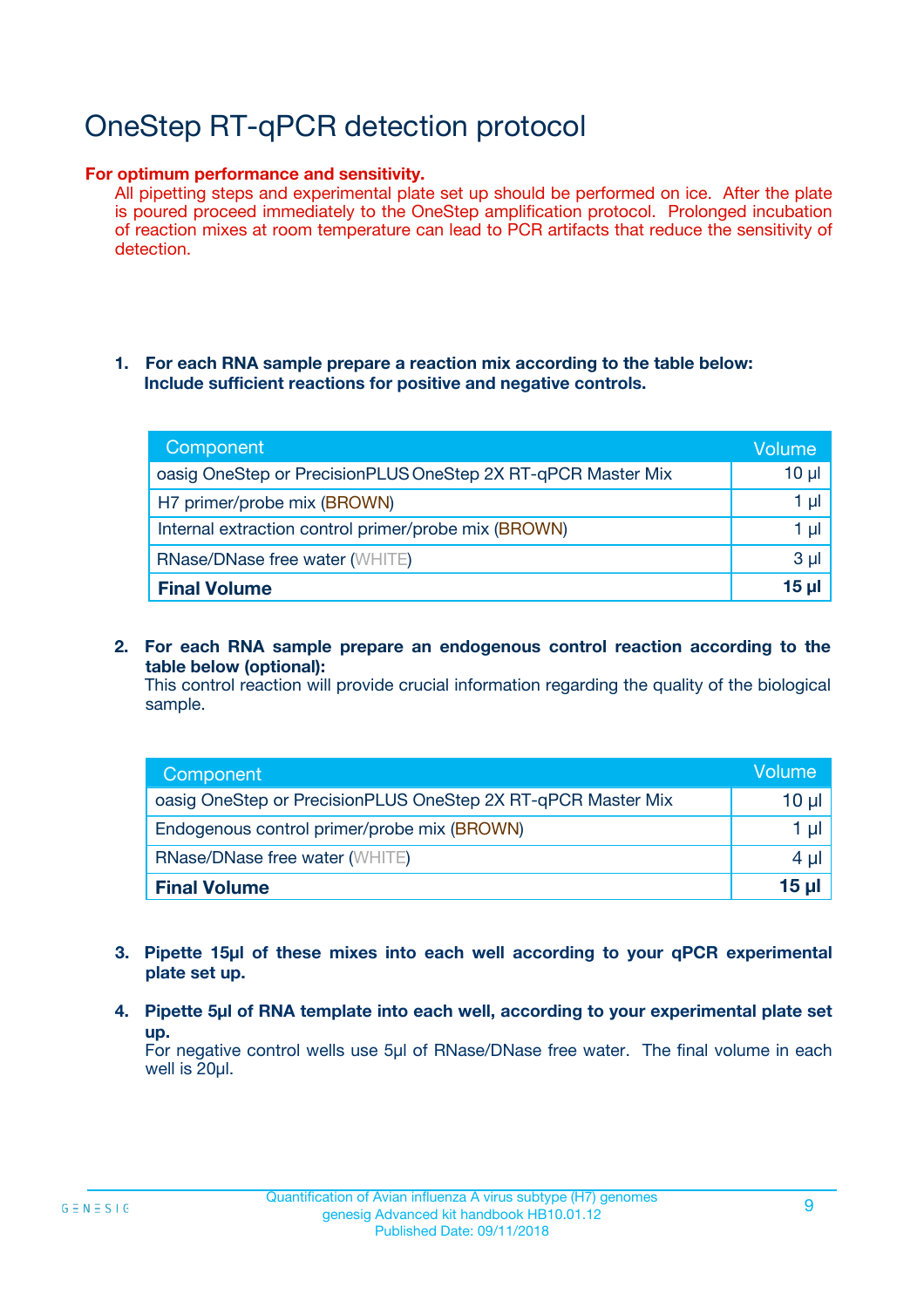**5. If a standard curve is included for quantitative analysis prepare a reaction mix according to the table below:**

| Component                                                    | Volume       |
|--------------------------------------------------------------|--------------|
| oasig OneStep or PrecisionPLUS OneStep 2X RT-qPCR Master Mix | 10 µl        |
| H7 primer/probe mix (BROWN)                                  | 1 µI         |
| <b>RNase/DNase free water (WHITE)</b>                        | 4 µl         |
| <b>Final Volume</b>                                          | <u>15 µl</u> |

- **6. Preparation of standard curve dilution series.**
	- **1) Pipette 90µl of template preparation buffer into 5 tubes and label 2-6**
	- **2) Pipette 10µl of Positive Control Template (RED) into tube 2**
	- **3) Vortex thoroughly**
	- **4) Change pipette tip and pipette 10 µl from tube 2 into tube 3**
	- **5) Vortex thoroughly**

**Repeat steps 4 and 5 to complete the dilution series**

| <b>Standard Curve</b>         | <b>Copy Number</b>     |
|-------------------------------|------------------------|
| Tube 1 Positive control (RED) | $2 \times 10^5$ per µl |
| Tube 2                        | $2 \times 10^4$ per µl |
| Tube 3                        | $2 \times 10^3$ per µl |
| Tube 4                        | $2 \times 10^2$ per µl |
| Tube 5                        | 20 per µl              |
| Tube 6                        | $2$ per $\mu$          |

**7. Pipette 5µl of standard template into each well for the standard curve according to your plate set-up**

The final volume in each well is 20µl.

### OneStep RT-qPCR Amplification Protocol

Amplification conditions using oasig OneStep or PrecisionPLUS OneStep 2X RT-qPCR Master Mix.

|             | <b>Step</b>                  | <b>Time</b>      | <b>Temp</b> |
|-------------|------------------------------|------------------|-------------|
|             | <b>Reverse Transcription</b> | $10 \text{ min}$ | 55 °C       |
|             | Enzyme activation            | 2 min            | 95 °C       |
| Cycling x50 | Denaturation                 | 10 <sub>s</sub>  | 95 °C       |
|             | <b>DATA COLLECTION *</b>     | 60 s             | 60 °C       |

\* Fluorogenic data should be collected during this step through the FAM and VIC channels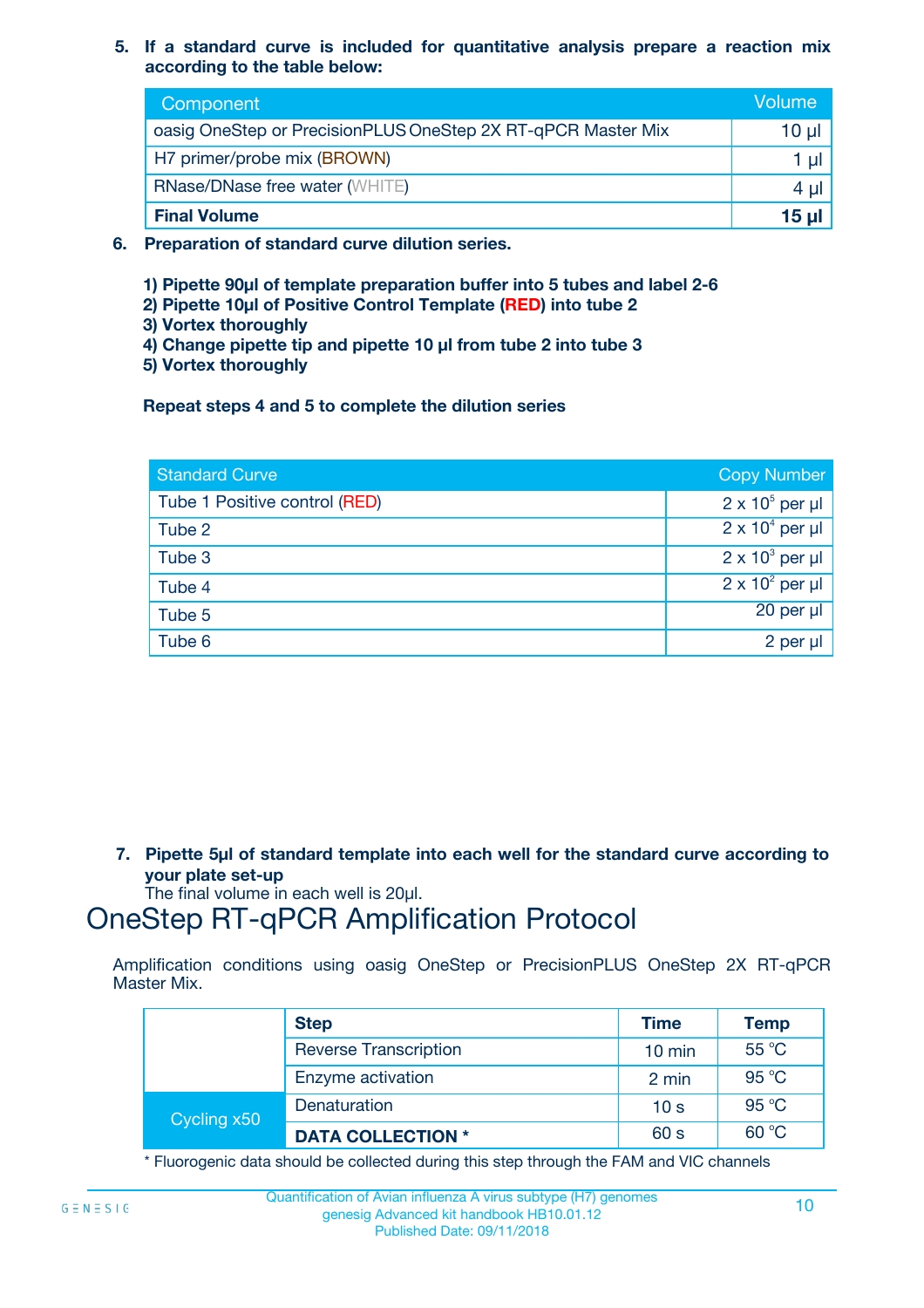### Interpretation of results

| <b>Target</b><br>(FAM) | Internal<br>control<br>(NIC) | <b>Positive</b><br>control | <b>Negative</b><br>control | Interpretation                                                                                                  |
|------------------------|------------------------------|----------------------------|----------------------------|-----------------------------------------------------------------------------------------------------------------|
| $\leq 30$              | $+ 1 -$                      | ÷                          |                            | <b>POSITIVE QUANTITATIVE RESULT</b><br>calculate copy number                                                    |
| > 30                   | ÷                            | ÷                          |                            | <b>POSITIVE QUANTITATIVE RESULT</b><br>calculate copy number                                                    |
| > 30                   |                              | ÷                          |                            | <b>POSITIVE QUALITATIVE RESULT</b><br>do not report copy number as this<br>may be due to poor sample extraction |
|                        | ÷                            | ÷                          |                            | <b>NEGATIVE RESULT</b>                                                                                          |
| $+ 1 -$                | $+ 1 -$                      | ÷                          | $\leq$ 35                  | <b>EXPERIMENT FAILED</b><br>due to test contamination                                                           |
| $+ 1 -$                | $+ 1 -$                      | ÷                          | > 35                       | $\star$                                                                                                         |
|                        |                              | ÷                          |                            | <b>SAMPLE PREPARATION FAILED</b>                                                                                |
|                        |                              |                            |                            | <b>EXPERIMENT FAILED</b>                                                                                        |

Positive control template (**RED**) is expected to amplify between Cq 16 and 23. Failure to satisfy this quality control criterion is a strong indication that the experiment has been compromised.

\*Where the test sample is positive and the negative control is positive with a  $Cq > 35$ , the sample must be reinterpreted based on the relative signal strength of the two results:



If the sample amplifies  $> 5$  Cq earlier than the negative control then the sample should be reinterpreted (via the table above) with the negative control verified as negative.



If the sample amplifies  $< 5$  Cq earlier than the negative control then the positive sample result is invalidated and the result should be determined inconclusive due to test contamination. The test for this sample should be repeated.